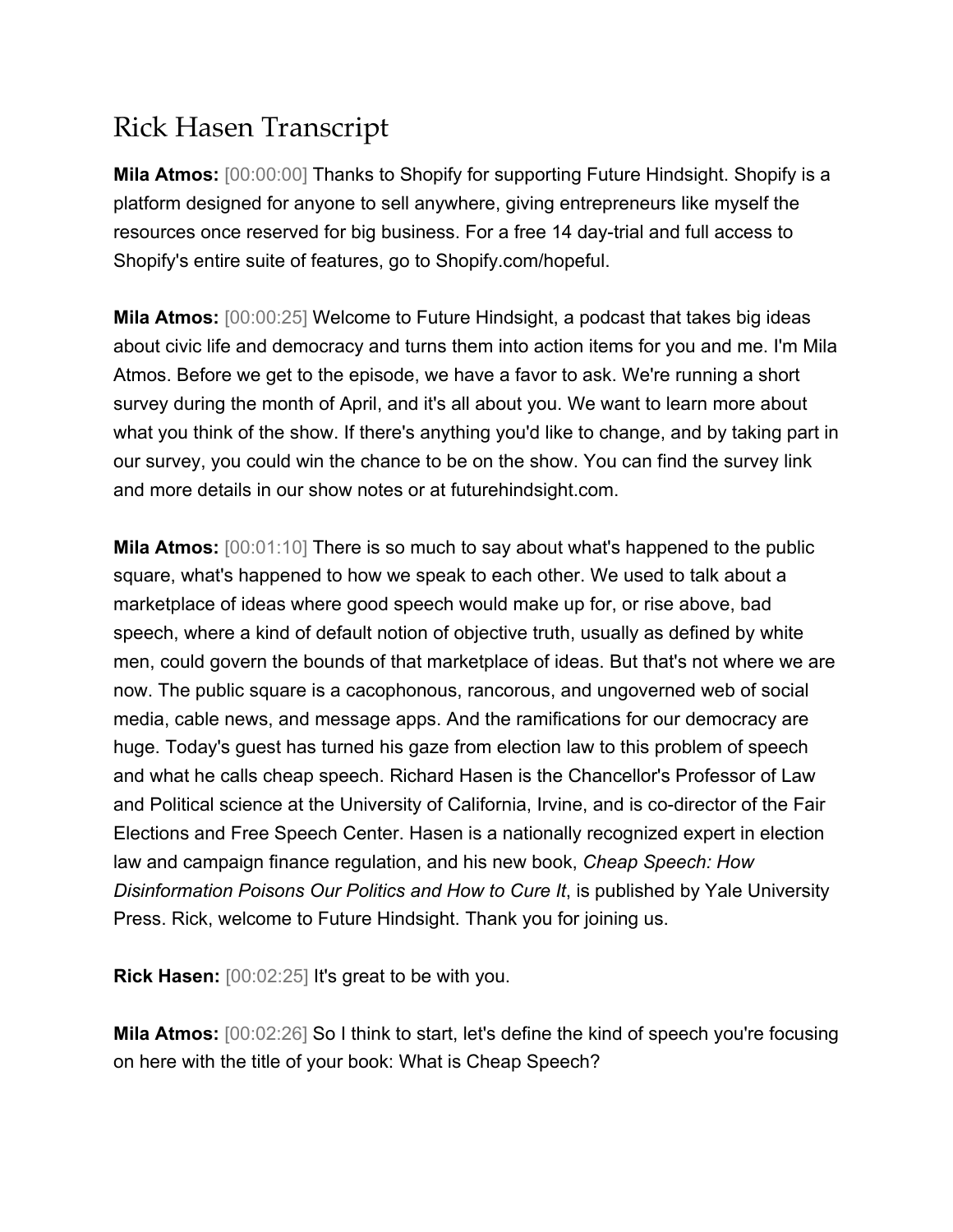**Rick Hasen:** [00:02:34] So the term cheap speech is not mine, but one that originated with a professor named Eugene Volokh at UCLA; was writing in 1995 in an article in the Yale Law Journal about what he saw as the coming information revolution. At the time he was writing, the broadcast spectrum was pretty narrow. There was three television networks. There were some local TV stations. There was one or two local newspapers and a few national newspapers. And so if you want to get your ideas out there, it was very difficult, even if you disagreed, for example, with something in *The New York Times*, you could write a letter to the editor, but probably hundreds of people are doing that. And your chances of being able to speak would be quite small. And what Professor Volokh saw was that we were going to be in a different era. He foresaw things like Spotify and podcasts and social media, and it was a very optimistic picture. He recognized that by moving from a little bit of speech to a lot of speech to a flood of speech that we'd be undermining the intermediaries like newspapers that had existed before. But he thought this would be a good thing, and he thought for democracy it would be better because people would have access to more information and more ways to get their ideas out there. And so one meaning of cheap speech is cheap that is inexpensive to produce and disseminate. But there's another meaning of cheap speech, and it's what we now know. Now, it's not 1995, but 2022. And we see how the world has progressed since then and in fact, there's a dark side of this new information environment. Let's talk about the January 6th insurrection of the US Capitol, where there were hundreds of people storming into the Capitol who believe the false claims that the 2020 election was stolen and were ready to take action on it. How did they get these ideas? Well, Donald Trump was able to go directly to millions of people. By a *New York Times* count over 400 times between November 3rd and November 19th. So Election Day and less than three weeks after, he falsely claimed that the 2020 election was stolen. He was able to get these ideas out there without an intermediary. If we had the technology of the 1950s, but the partisanship of today, he wouldn't have been able to repeat his claims 400 times in an unmediated way. And when Professor Volokh talked about the undermining of intermediaries, he may not have realized at the time that when local newspapers die because their economic model has collapsed, because people can now get their classified advertising, other advertising online, that it's still going to be expensive to produce quality information, but really cheap to produce misinformation and disinformation. And so in this new environment, cheap speech means a second thing. It's lower valued speech, and there are certain ways that lower valued speech can rise to the top. And so I mean it in this double sense of the word,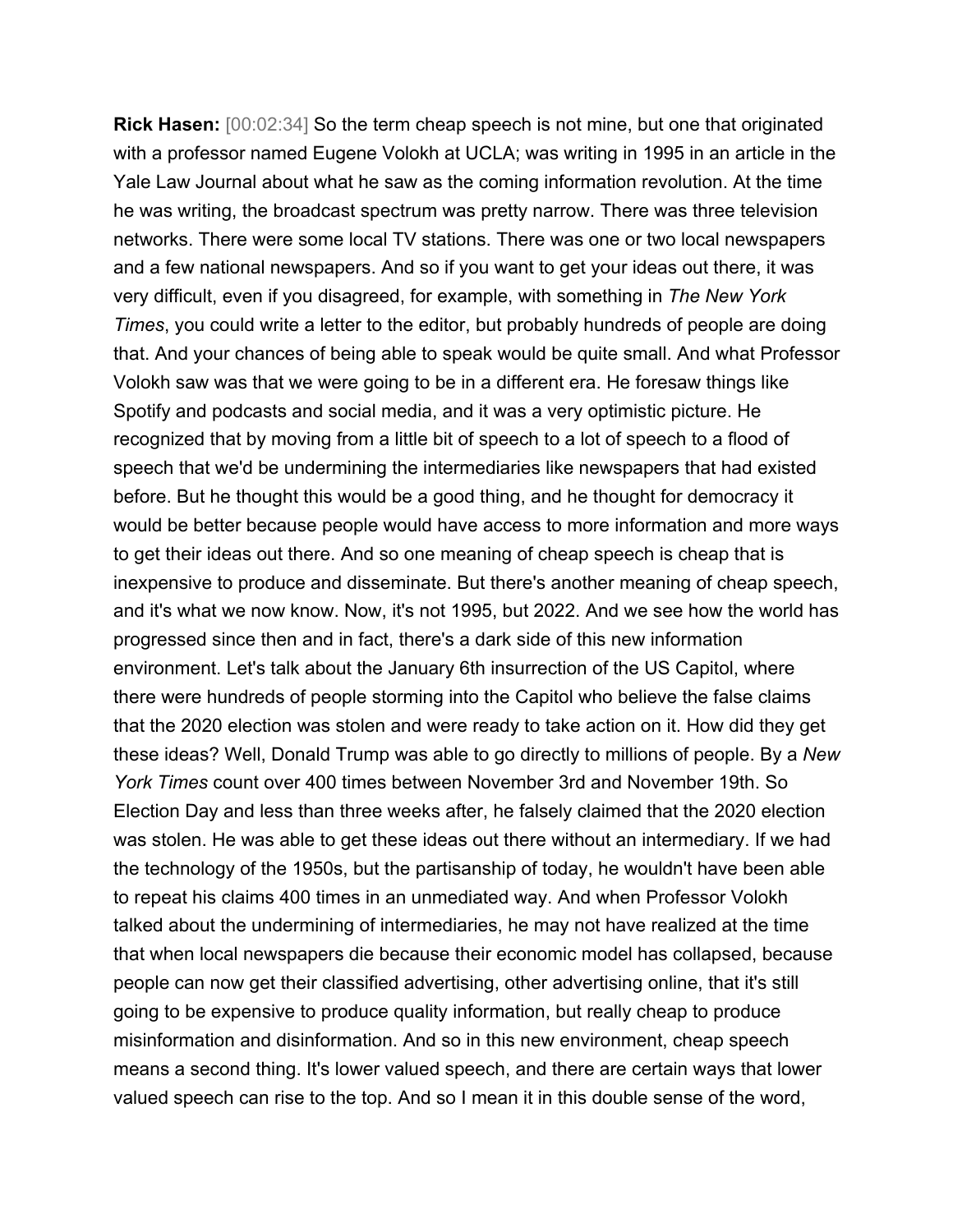there's some good certainly some good that comes from this new information environment. But there are also new threats to our democracy.

**Mila Atmos:** [00:05:30] Right. So well, I mentioned earlier the old marketplace of ideas. And you're talking now about the cheap speech in this way, that basically it's a lower quality speech. Right. So in your book, you actually use an economic theory for the so called lemon market theory to explain how more speech doesn't always mean better speech. It's a little bit of a spiral. Can you talk to us about that?

**Rick Hasen:** [00:05:58] Sure. So what I was referring to in the *Cheap Speech* book is a famous article written by a Nobel Prize economist named George Akerlof. And the article is called "The Market for Lemons," and he's basically talking about how the used car market wasn't functioning very well. The idea is, is this. If I want to go buy a used car, I don't know if that car that I'm going to buy is a good used car or a bad used car because it's expensive to kind of really do a forensic on a car and know if it's good or bad. And so if the car is good, maybe I'd want to spend \$5,000 for it. But if it's bad, I wouldn't want to spend \$2,000 on it. And so the offer I'm going to make is going to be lower than \$5,000 because I'm going to have to take into account the risk that the car is a lemon. So maybe I offer \$3,000 for that car. If that happens, then people who are selling good, reliable, used cars, they're going to be less likely to sell because they know their car is really worth \$5,000. And so you end up with a lot of sales and market failure because of this asymmetric information. The seller knows more than the buyer and you can end up in a spiral where the market doesn't function. And he says, you know, there are really two ways to solve this problem. One is to have government regulation and the other is to have entrepreneurs that can step up and try to find a way to fix the market.

**Rick Hasen:** [00:07:10] And I think CarMax is a good example where they step in and they take on some of the risks. They're experts. They can figure out if you should buy the car or not. And that works pretty well. Except one of the downsides that Akerlof saw is that CarMax then takes a hefty profit from both parties, and so it ends up costing everyone a little bit more. And so I try to analogize that to the current information market that we have. It's very expensive to produce quality journalism. That journalism has all kinds of good benefits for voters. They're better able to make decisions about who to vote for and consistent with their interests and values. But with this changing economic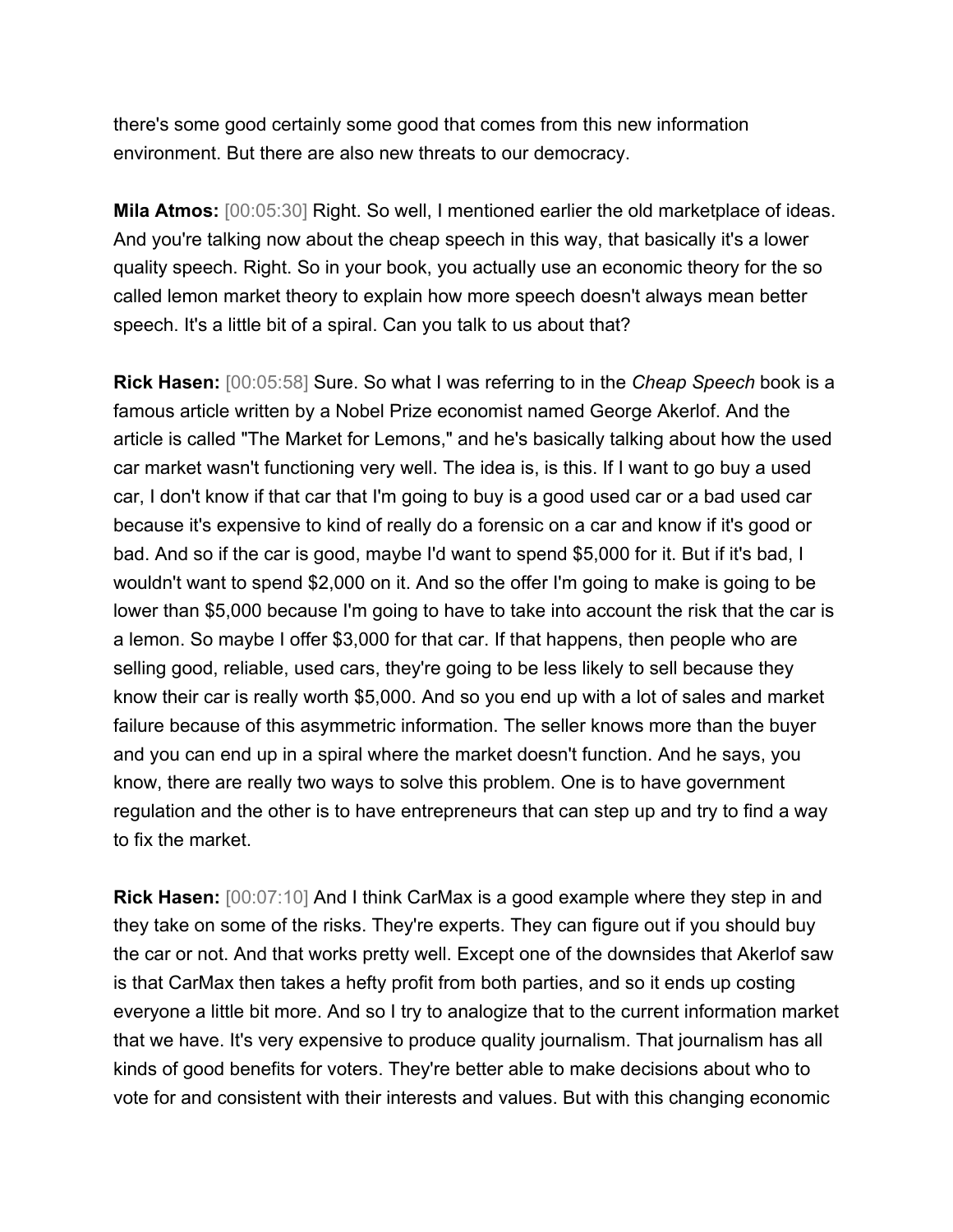market, it's very easy to produce bad journalism or fake journalism. We have now the rise of a lot of websites that look like they're local news but are really political propaganda that could be put out there by one of the political parties or even some foreign governments. I talk about some examples of that in the book, and so people will discount the possibility that anything they see is true or false. Just like in the used car market, people discount the possibility that it's going to be a lemon. People might be getting information lemons. And so it's a market failure as well because if people can't believe everything they see in here, then they don't know how they're going to find good information. And so one of the key problems that I address in the book is how do we give voters tools to be able to separate what's true and what's false? And that's an especially important thing to do because we're on the cusp of a new revolution in terms of the use of audio and video manipulated through artificial intelligence, so-called deepfakes.

**Rick Hasen:** [00:08:43] So next presidential election, we might see a video of a presidential candidate purporting to have a heart attack or in some sexually compromised position or uttering some racial epithets, something that didn't happen. We might just not know what to believe. And so how can we give voters the tools that they need to be able to have accurate information for their decisions on voting and elections? There are some good things about our new cheap speech revolution. People have much more access to information if they want to find it. You said at the top it was a small cadre of mostly white men who were delivering the news before, and now we have much more diverse voices. So that's all for the good. I don't think that we would have had the racial justice movement in the way we did if people couldn't have posted directly online cell phone videos of police brutality. So there's all kinds of good things, and I'm not calling for censorship except for a very narrow class of cases such as those involving people lying about when, where, or how people vote. Most of my solutions are about giving voters more information and better tools to make decisions.

**Mila Atmos:** [00:09:48] Let's talk about the ideas that you put forth in the book. I'm hoping you can walk us through the ways you think we can tackle cheap speech. And so the first one that I thought was really interesting was the disclosure rules. Can you start there?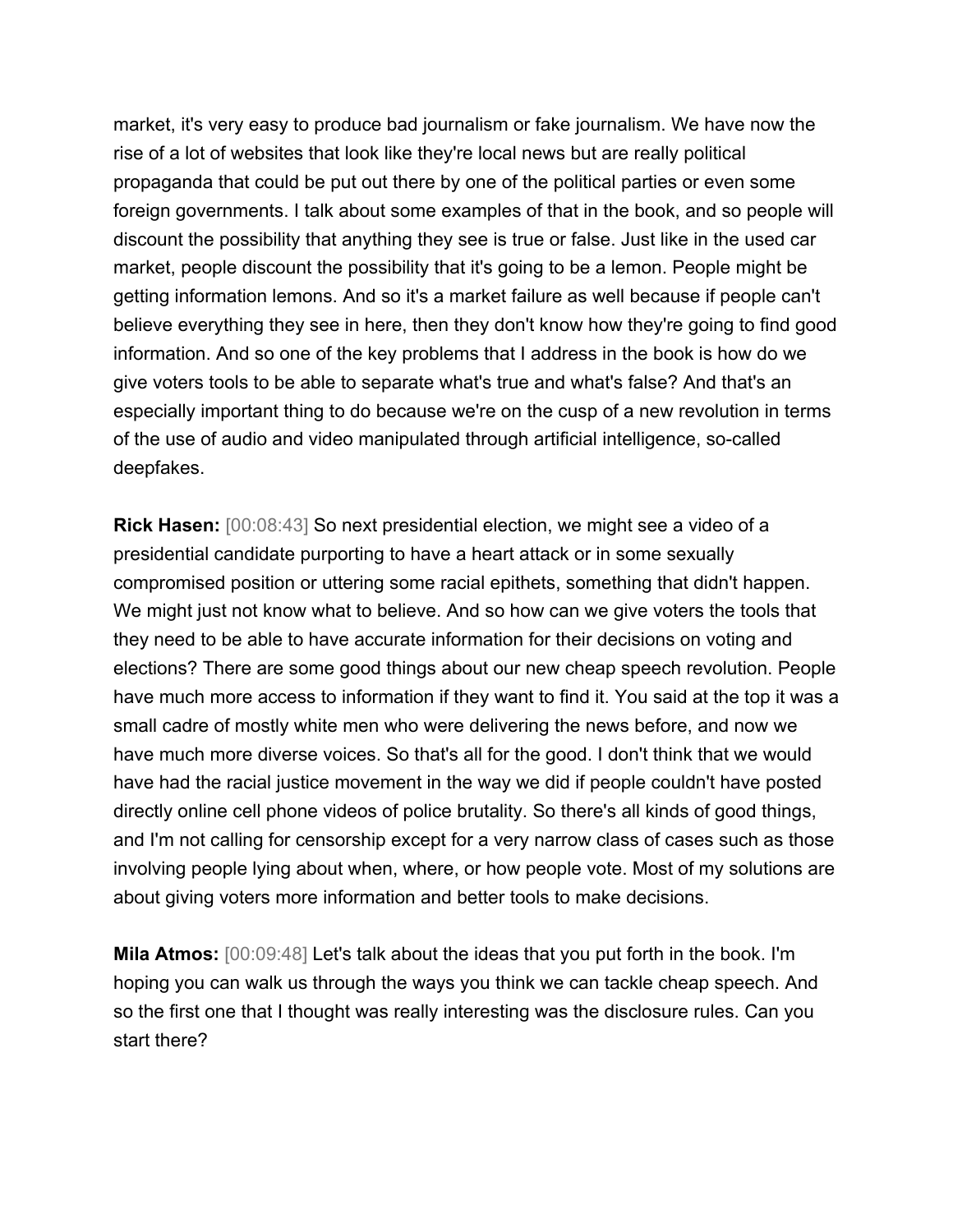**Rick Hasen:** [00:10:01] Sure. So we know that voters use information about who's speaking to them as a shortcut for how reliable the information is. So if you know that some candidate is backed by the NRA or by Planned Parenthood, that would give you some very valuable information about how you'd want to vote. Similarly, if somebody pretends to be someone else, like Russian government agents that pretended to be African-American voting activists in 2016, using social media to try and convince African-American voters to stay home and not vote for Hillary Clinton, you probably would want to know that that African-American voter picture is a stock photo and it actually is a Russian government worker in Saint Petersburg, Russia. You know, you want to know that information. And so we need to improve our disclosure laws today. Our disclosure laws are not really up to the task. So if you want to run an ad that says Donald Trump is a true leader and you want to put it on TV within the two months before the election, you have to disclose your identity. That's the rule today. If that information came to you from cable television or came to you if you had direct TVs, you have a satellite television, if that same ad came to you on Hulu or on YouTube TV, which comes not through a cable box, but through the Internet, or if it was an ad that was directly placed on Facebook. The same disclosure requirements don't apply and people can pretend to be someone else. So one of the things we need to do, a very sensible thing, in my view, is simply update our rules so that voters can know who it is that is speaking to them and use that information in part to judge the credibility of the message.

**Mila Atmos:** [00:11:42] Well, the other thing that I noted in your book was talking about the algorithms. And and you said that actually one of the disclosure rules should include the disclosure of the platforms about whether they're tweaking the algorithms to micro target people. Can you talk about that?

**Rick Hasen:** [00:11:59] So we had an incident in the 2020 election period where if you went on Instagram and you search for Joe Biden, among the things you would get back in the research return would be positive articles about Donald Trump. But if you went on and searched Instagram in the same period and searched for Donald Trump, you would not get positive articles about Joe Biden. Now Meta, then known as Facebook, the company that owns Facebook, WhatsApp and Instagram, said this was a glitch, it was an error. It wasn't supposed to do that. But there's nothing in the law that would stop deliberate manipulation or take an example from search rather than social media where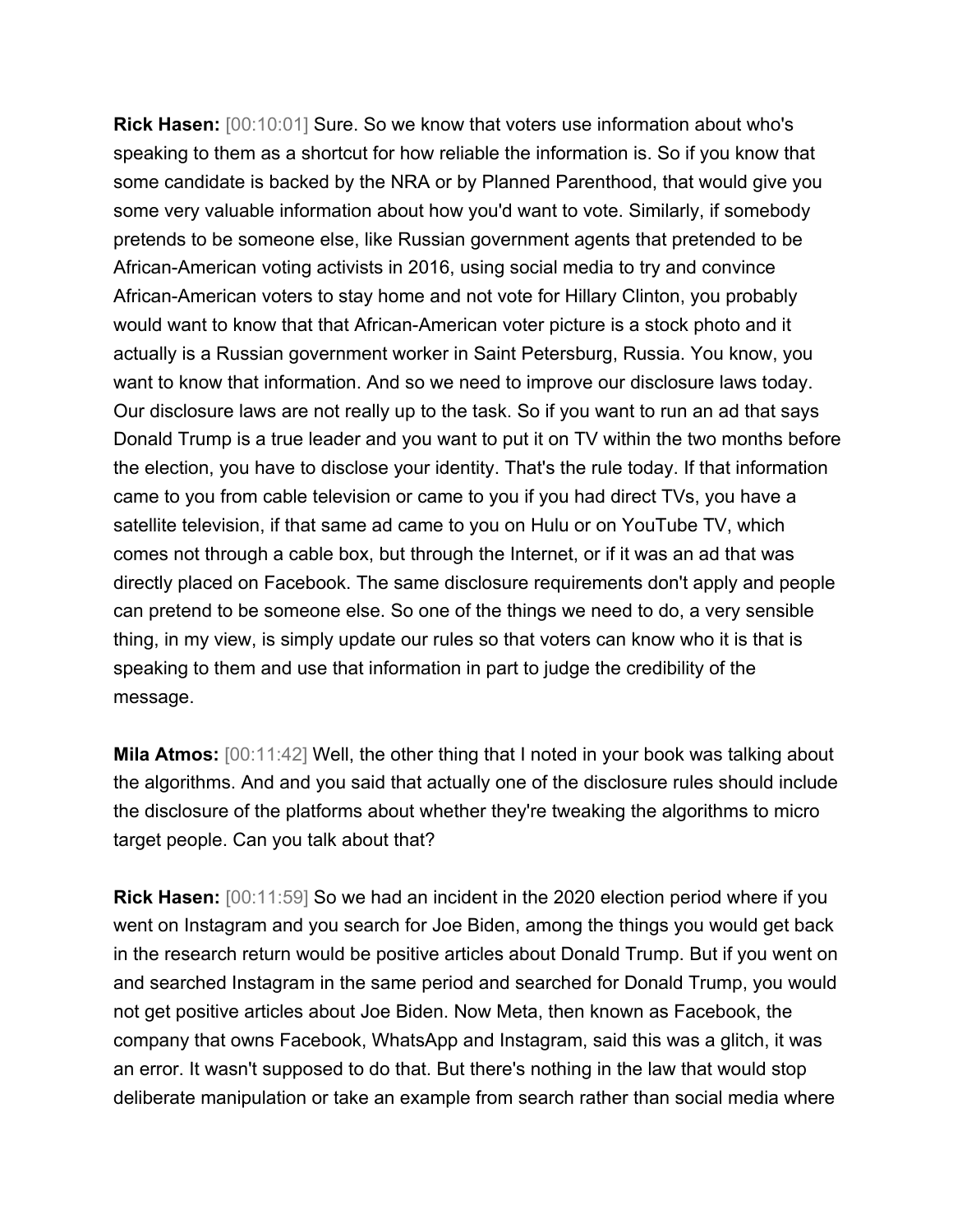Google has an even more dominant position. Imagine if Google decided tomorrow, "we like Joe Biden, we don't like Donald Trump. We're going to do this deliberately and favor Joe Biden in terms of search results." Nothing in the law would stop them from doing that. And I don't think as private companies, we can have a law consistent with the First Amendment that would say to Google, you've got to be evenhanded in your search results. But I think voters would want to know if Google is biased. And so I propose some disclosure rules wouldn't necessarily be public disclosure because Google's got some trade secrets about its algorithm and doesn't want to share it with other companies, but disclosed to government experts who could then determine if there is some tweaking. Right. So if you are trying to bias your results to favor one candidate over another, that information should have to be disclosed so voters know what they're getting.

**Mila Atmos:** [00:13:38] One of the things that you mentioned at the close of that argument is that if they lie to federal investigators about this, then they could be liable to be subject to antitrust laws. And you've just mentioned that Meta owns Facebook, WhatsApp, and Instagram. So how would antitrust laws step in here and help mitigate the problem?

**Rick Hasen:** [00:14:02] Right. So one of the concerns about social media companies and search companies is that they're too powerful. What Mark Zuckerberg thinks might matter more than all the money that's being spent on political advertising. And so how do you deal with that? As I said, I think that it would be very problematic under the First Amendment to have a law that says that Facebook has to be evenhanded in how it decides how to treat content because let's just pick the president that you dislike the most. And imagine that she or he has the ability to appoint the speech czar who gets to decide when speech is biased. And that seems very dangerous to me. And so I don't favor laws that would require social media platforms or search platforms to be even handed any more than I would want a law that says that Fox News or MSNBC must be evenhanded. I just think that's too dangerous a power. So how do you deal with that instead? One option is disclosure, as we just talked about, but another one is if these platforms are completely non-responsive and they control too much of the market so that they can't really be pressured by consumers to do the right thing and not be biased, then maybe we need to break them up. Maybe we need to say that Facebook doesn't get to control Instagram and WhatsApp and Facebook. Google is another example,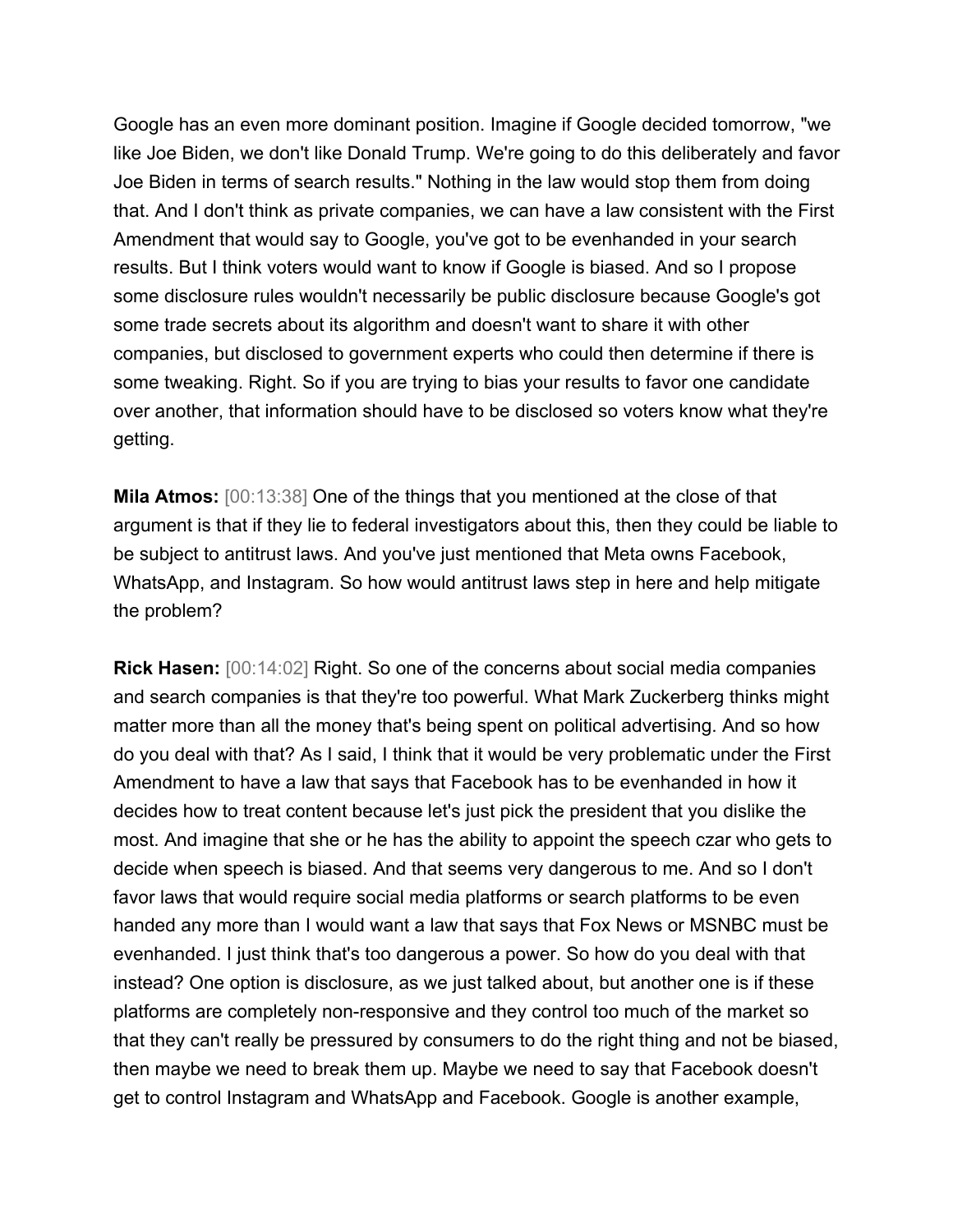right? Google not only is search, they sell advertising, they sell all other kinds of services. Some of these things are bundled together. Some of these things, they use data for different purposes. We might need to break up these very powerful companies. That is not a speech regulation that seems to me to be perfectly consistent with the First Amendment and having more competition would actually enhance speech because you'd have more competing possibilities of getting your information.

**Mila Atmos:** [00:15:45] Right. Right. So well, you are incredibly First Amendment minded throughout the book and to be very, very careful not to actually regulate speech, but to regulate everything around it, basically, for example, the platforms and how they're going about their business. And finally, one of the recommendations you made when it comes to regulations is privacy protections. And we have, of course, seen the example in Europe with GDPR. What exactly would privacy protections look like and maybe, how does it differ from the way that they're doing it in Europe?

**Rick Hasen:** [00:16:14] Well, I'm no expert on European privacy controls, but I do talk a little bit in the book about what's called micro-targeting of political ads, something you mentioned a few minutes earlier. So let me just get into that issue in a little bit of detail. Suppose that you're a candidate for senator in a state and you've got a list of particular voters that you want to target. So you have a message that you want to go to Latina middle class. And so you have your list from your campaign, this list of women who you want to get a particular targeted message. That's not new. Campaigns do that all the time. It used to be through mail, snail mail. It still happens somewhat, but it also increasingly are ads that are on social media. Well, you could go to a company like Meta and say, I want to run these ads on Facebook for these people. Here's their email addresses, and they can match them up with that. But I also want you to use the data you've collected from people, because when you sign up for Facebook, you agree to let them track what you do and where you go. And they form a very detailed profile of your interests and your views and all of that. I want you to use this feature called the Lookalike Feature and find people who look like those on my list and target those people, too. And I think sometimes this kind of micro-targeting of political ads that piggybacks on the extensive data that is collected by the platforms that this can allow for manipulation of opinion.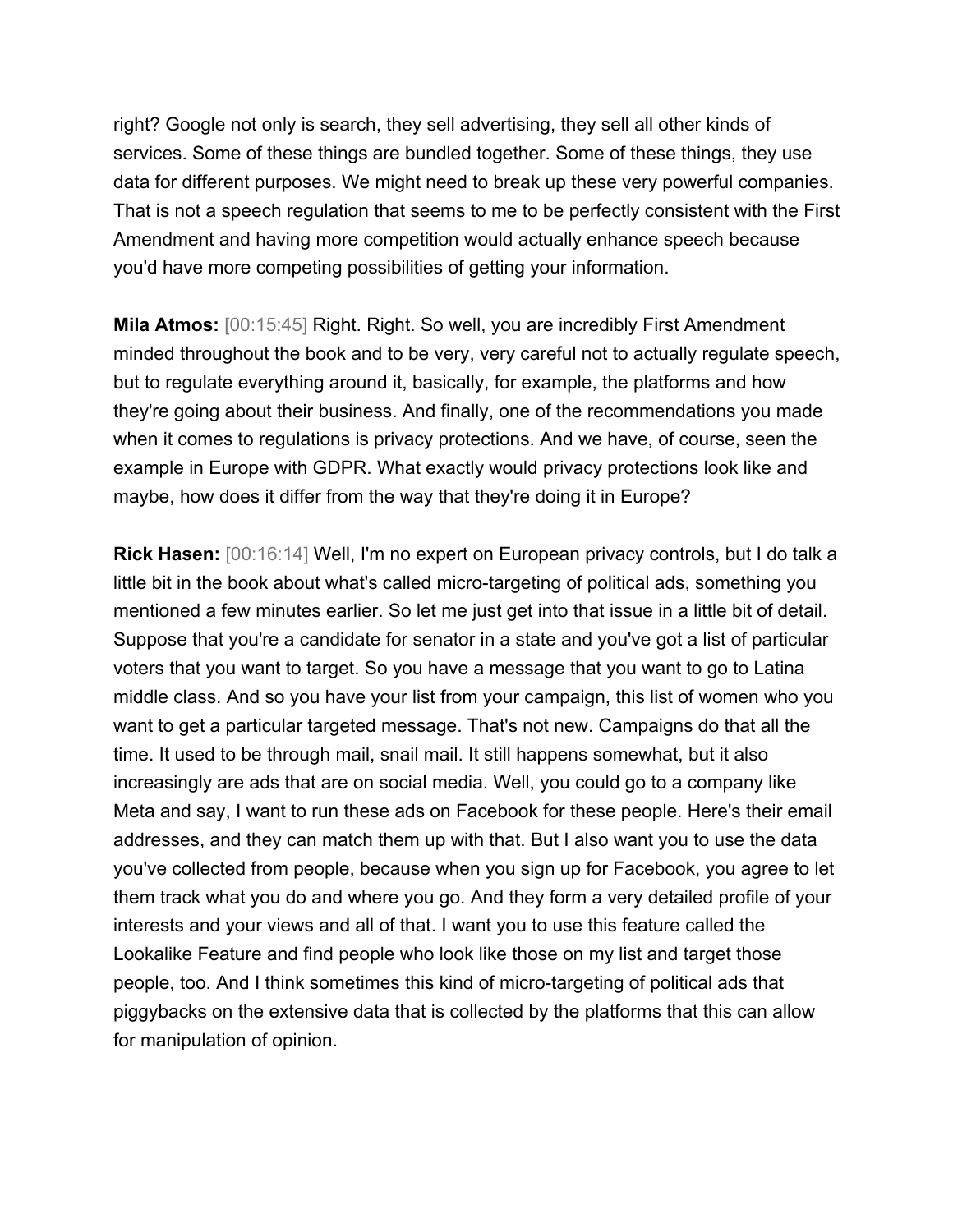**Rick Hasen:** [00:17:46] That is, you might say one thing to a group of middle class Latina women. You might say another thing to a group of white blue collar men living in certain rural areas and kind of talk out of both sides of your mouth. So how can we deal with this? Well, one possibility is we can say that campaigns can target whatever messages they want, but platforms can't use the fine grained data they've collected about voters to find other voters who meet these categories. Now, there's a very complex First Amendment argument as to whether or not a law like this would or would not be constitutional, especially before a Supreme Court that has expressed a lot of faith in the marketplace of ideas and believes that the truth will rise to the top. And you don't really need regulation to help protect voters. But I do think that it would be to our advantage as a country if this kind of micro-targeting was not allowed and I would still allow campaigns to do it. It's the difference between someone using a photograph of you and someone using a mind reading machine. We just don't realize how much information about ourselves we inadvertently give away when we use these social media platforms and allow ourselves to be tracked. And so it's a way of kind of giving autonomy back to the voters so that they're not going to be subject to manipulation based upon these fine grained data that are collected by the companies.

**Mila Atmos:** [00:19:06] Right. Or as Shoshana Zuboff would say, they're stealing it from us, that data. But...

**Rick Hasen:** [00:19:12] She, she has that line where she says and I quoted in the book, she said, "We used to think we were searching Google, but it turns out that Google is searching us."

**Mila Atmos:** [00:19:18] Yes. Yes, that's right. So since we're talking about platforms, I think this conversation really wouldn't be complete without talking about Section 230. For the benefit of the listeners, what is Section 230 and what are the arguments for and against regulating through that?

**Rick Hasen:** [00:19:36] So Section 230 is part of the Communications Decency Act of 1996, and there's a number of provisions. The one that is the most talked about is one that says that social media platforms can't be sued for libel or for other kinds of liability if all they've done is allowed content to be posted online. So if I make a defamatory statement about you, I call you a thief; I say terrible things about you and it damages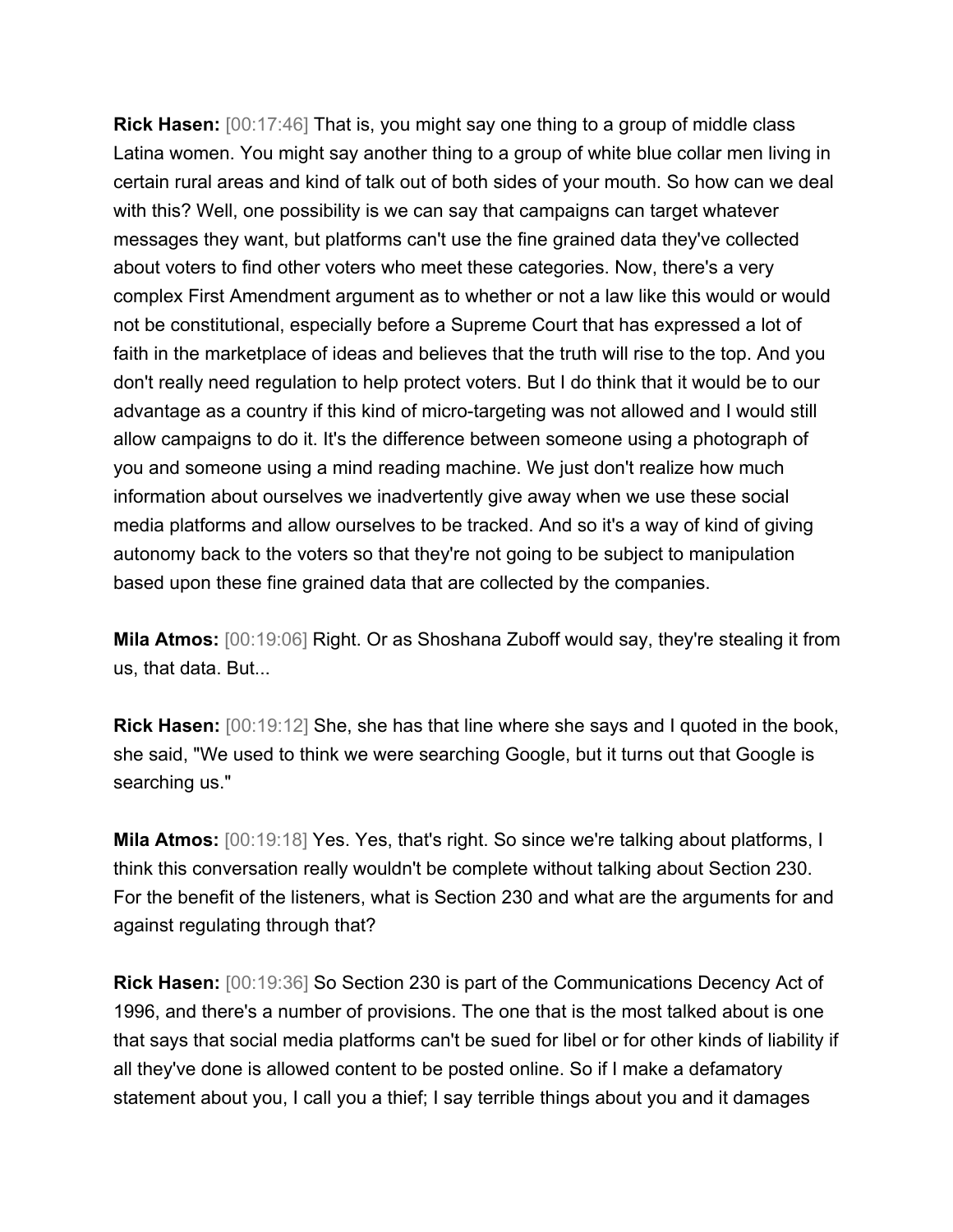your reputation; and I say that on Facebook, you can sue me as the speaker for having made that. And if I had written that in an op-ed in The *New York Times*, you could sue The *New York Times* for printing that, because *New York Times* is the publisher and they could be liable for a libelous statement. But if it appears on a Facebook post or a Twitter post, you can't sue the platforms because they are given immunity. And this was seen as kind of like a subsidy to the social media companies so that they can develop and allow lots of speech to go out there without fear of liability. And there's another part of Section 230 that says that platforms can't be sued for excluding content, right? So one part says they can't be sued for including and the second part is that can't be sued for excluding content. Now, the debate over whether Section 230 should be changed is one that goes far beyond the topic of my book, which is about how to give voters the tools they need to participate in democracy and accept election results as legitimate and all of that.

**Rick Hasen:** [00:21:01] And I think there are all kinds of difficult issues related to privacy, related to issues about the sharing of non-consensual sexual imagery, the socalled revenge porn issue. The question about whether these platforms can create a situation where teenagers have mental health problems. There are all kinds of issues that arise that I don't address in the book, but I do think that when it comes to Section 230, immunity for the platforms, whether the immunity exists or not in the future, the reality is that these platforms are acting as publishers. That is when they make a decision to include certain content, exclude certain content, promote or demote certain content. Those are editorial decisions. And I think that what that means is that we should think of the platforms as much more like newspapers than like just like a public utility that's providing a way for different people to communicate with each other. If you didn't have content moderation on these platforms, they'd be filled with hate speech and violent images and pornography and all kinds of things that people don't want to see. And we want them to curate content. Ironically, Donald Trump called for the repeal of Section 230 when he was president and even vetoed a defense bill because it didn't include a provision that would have repealed Section 230. But doing so would have actually meant that Facebook and Twitter would have been more likely to exclude his speech because they could have been on the hook for any libel that they would have committed.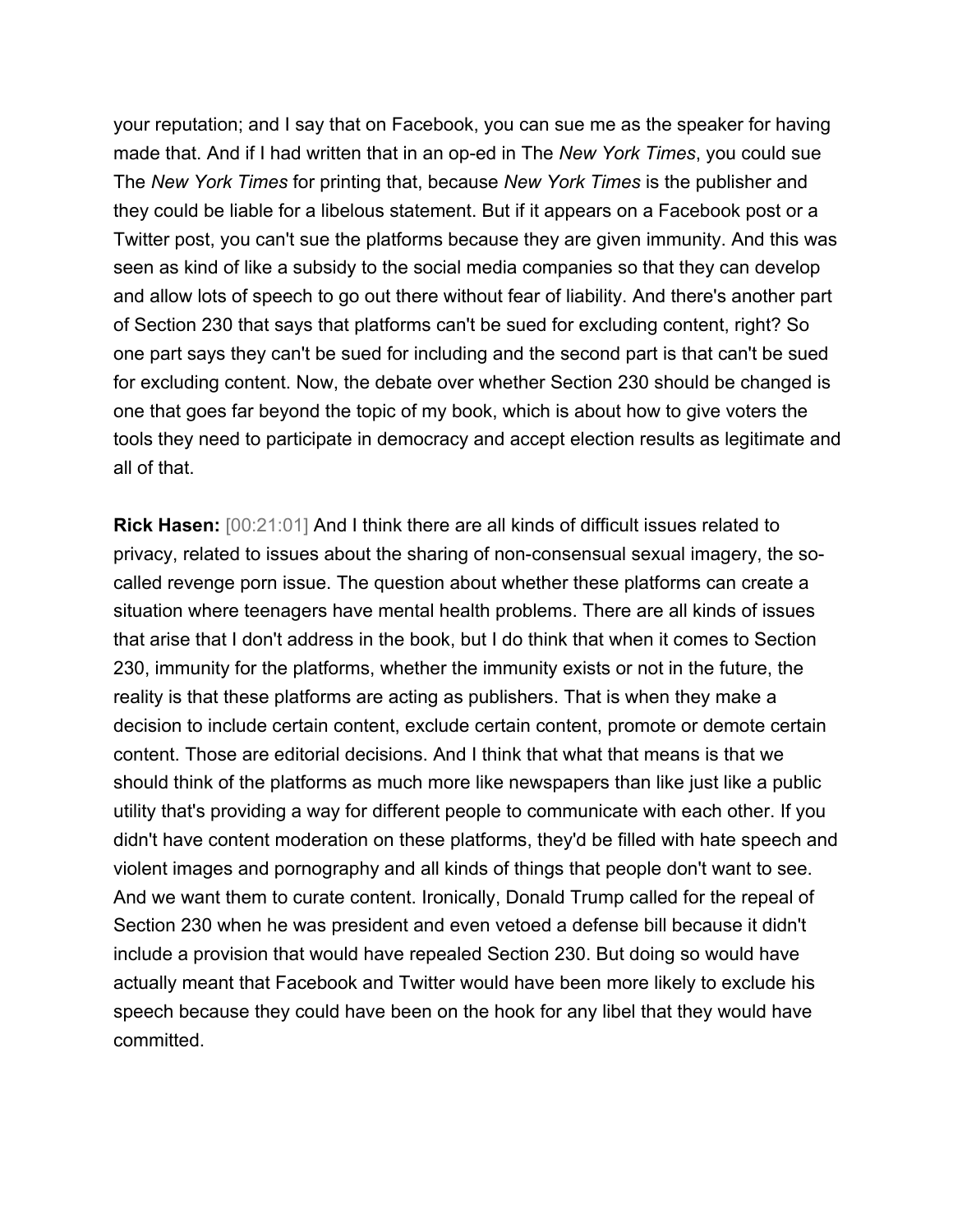**Mila Atmos:** [00:22:29] We are going to take a brief break here to thank our sponsor, Shopify. But when we come back, Rick Hasen will tell us what citizen changemakers like Future Hindsight listeners can actually do to tackle cheap speech.

**Mila Atmos:** [00:22:45] Oh, that sound makes me smile. It's the sound of another sale on Shopify. The all-in-one commerce platform to start, run, and grow your business. Shopify unlocks the opportunity of your business to more people every day. Every 28 seconds, an entrepreneur like you makes their first sale on Shopify. Supercharge your knowledge, your sales, and your success. For a free 14-day trial, go to shopify.com/hopeful, all lowercase. Making your idea real opens endless possibilities. Shopify is a platform designed for anyone to sell anywhere, giving you the resources once reserved for big business, customized for you though, with a great looking online store that brings your idea to life and tools to manage and drive sales. I love how Shopify makes it easy for anyone to successfully run your own business. Shopify powers millions of entrepreneurs from first sale to full scale. Get started by building and customizing your online store with no coding or design experience to access powerful tools to help you find customers, drive sales, and manage your day-to-day. With 24/7 support, you're never alone and more than a store, Shopify grows with you. This is possibility powered by Shopify. Go to shopify.com/hopeful all lowercase for a free 14 day-trial and get full access to Shopify's entire suite of features. Start selling on Shopify today. Go to Shopify.com/hopeful right now.

**Mila Atmos:** [00:24:26] I also want to shout out a new podcast that shares a hopeful view of the world -- kind of like us. What if, instead of being on the brink of disaster, we are on the cusp of a better world? On every episode of What Could Go Right, Progress Network founder Zachary Karabell and executive director Emma Varvaloucas convene experts to discuss the central issues of our era and make the case for a brighter future. They emerge from their conversations with a counterintuitive but informed take: progress is on its way. Some of their guests have included Jason Crawford, founder of The Roots of Progress.;Tyler Cowan, Mercatus Center director and economics chair at George Mason University; Gregg Easterbrook, longtime Atlantic contributor and author of The Progress Paradox; Roy Bahat, head of Bloomberg Beta; And Arthur Brooks, Harvard professor and bestselling author. What Could Go Right is available wherever you listen to podcasts. Now let's get back to our conversation about cheap speech with Rick Hasen.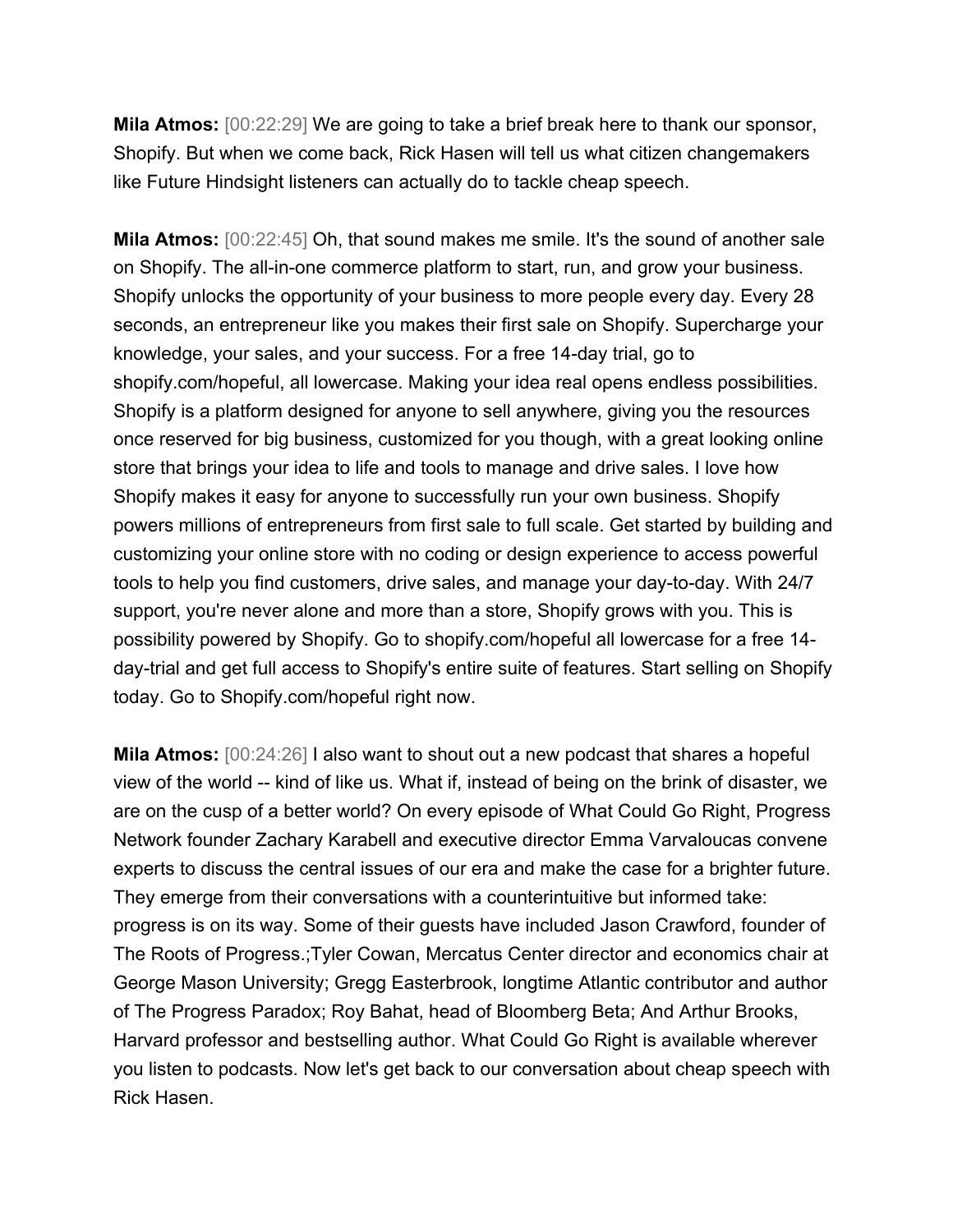**Mila Atmos:** [00:25:28] We're talking about regulation here. And you're stating, of course, that regulation is a good solution. But we have a Congress, which you acknowledged also in your book, that doesn't pass laws and a Supreme Court that doesn't seem particularly into the idea of either regulating speech or allowing agencies to do so. So how do we square that circle?

**Rick Hasen:** [00:25:49] So, as I say in the last part of my book, the idea that most of the legal solutions that I propose will be enacted and upheld by Congress is unlikely. I want to set forth these rules. Some of these rules could be enacted by Congress, could be upheld, some could potentially be adopted by states, and that could help. In places like California, where I am, they've been adopting privacy and other Internet based regulation. So all of that is quite positive. But, you know, the solutions to our problems can't just be legal solutions. And in the last part of the book, I talk about political solutions. So let's take a very prominent example, which is the de-platforming of Donald Trump. You may remember that in the run-up to the 2020 election, Donald Trump was on social media all the time, saying the election was going to be rigged, saying it was going to be stolen. Really making unsubstantiated claims that were unnecessarily undermining people's confidence in the election process, which is a very dangerous thing to do in a democracy. And the way that Facebook and Twitter tried to deal with this was at first by labeling his tweets as containing disputed information, or in Facebook's case, they just said, "learn more about elections, visit usa.gov," which didn't even say that the speech was false and I think actually could have backfired. There's some social science evidence indicating that this labeling actually worked counterproductively and made these tweets and posts more prominent. But after January 6th, after Trump had called for people to come to Washington, D.C., for a socalled wild time. After he was seen as encouraging the violent activity that could have disrupted the peaceful transition of power in the United States.

**Rick Hasen:** [00:27:27] After all of that happened, Facebook and Twitter finally decided to remove him from the platforms: de-platform him. Now, I think that a law that would require him to be restored to the platforms, laws that have been passed in Florida and Texas, I think those are unconstitutional, just like you can't tell *The New York Times* or Fox News what content to include or exclude. I think you also shouldn't be able to tell Facebook or Twitter what content to include or exclude. They make editorial decisions.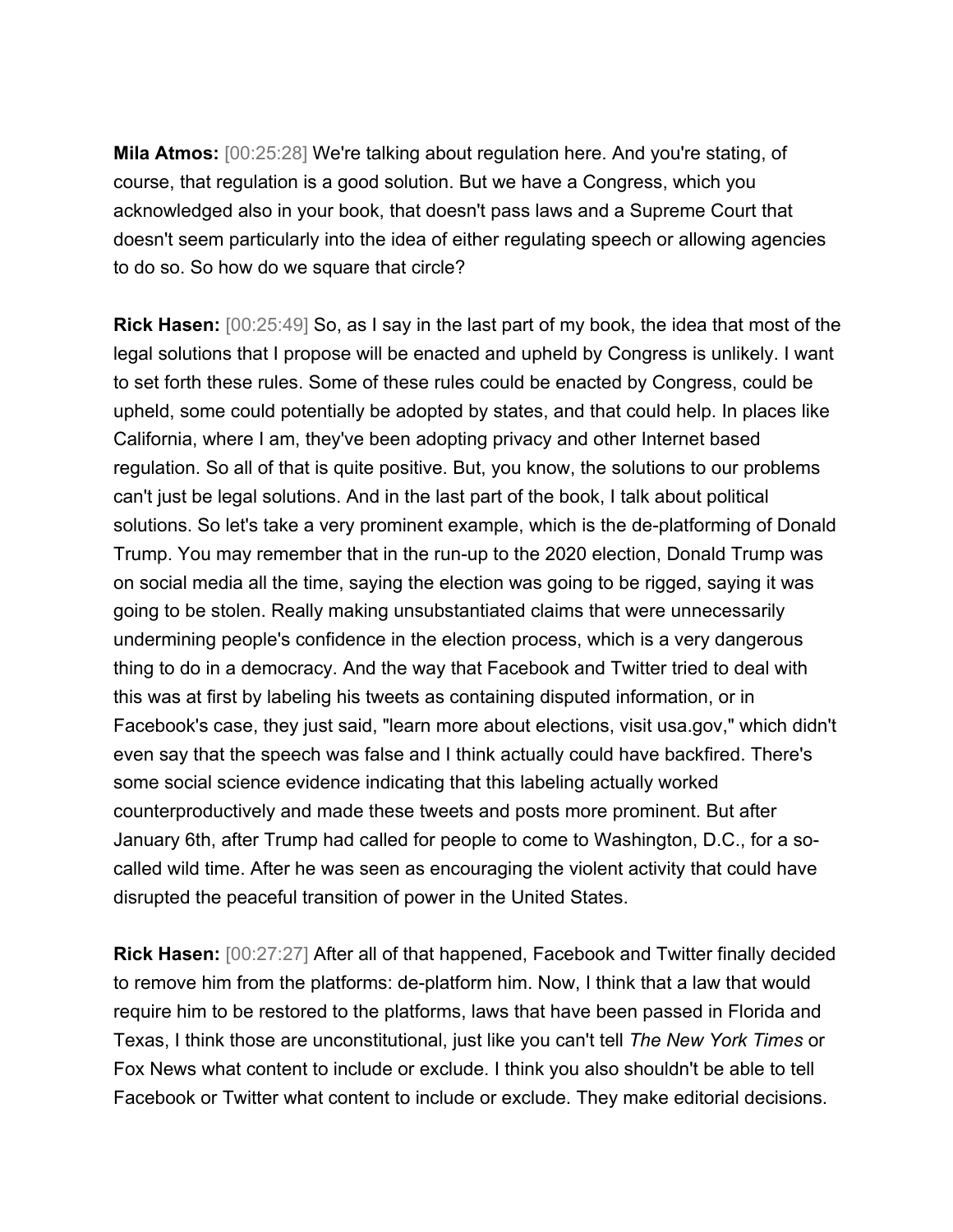As I said earlier, they decide to exclude pornography or hate speech from their platforms, not because there's a government law that says they have to do that, but because they want to curate the experience for their viewers and readers and listeners. And so there is a school of thought, somewhat surprisingly, coming from Justice Clarence Thomas, one of the most conservative justices on the court, one of the justices who believes you can't have limits on spending money in elections or even require disclosure of who's spending money on elections. Justice Thomas has somewhat incredibly claimed that states can pass these kinds of laws that require evenhandedness. And as we discussed earlier, I think that's very dangerous. And I think that that is infringing on the rights of private parties that are creating content with a message as to what that message is. And the argument for it that Justice Thomas has advanced is that the platforms are more like telephone companies that just connect one person to another rather than like newspapers that actually have an editorial position. And I think that's just false in terms of how platforms operate.

**Rick Hasen:** [00:29:03] They do curate content all the time, much like newspapers do, but that doesn't mean that the question of platforming or de-platforming is wholly out of people's control. I don't think there should be a law. I think such a law would violate the First Amendment. But we can pressure the platforms, we can try to use consumer pressure and also pressure from employees within these companies. And we've seen this happen. When Facebook does something really objectionable, the employees object to it. And so I think that that kind of public pressure about what the right standard should be is a perfectly appropriate and is consistent with the First Amendment and is about more speech. Boycotting is a form of free speech that I'm not going to use Facebook. Some people will say if you restore Donald Trump to the platform and when Facebook excluded Donald Trump, they did so indefinitely. But then their oversight board, there's kind of self-created court that rules over them, said you've got to impose a time limit and say what it's going to require from Trump to restore him to the platform. And so now Facebook has said that on January 7, 2023, Donald Trump can come back on the platform unless they decide to continue to exclude him because he continues to be a threat. So Facebook has to make this decision and it's up to the members of the public to try to push platforms to do the right thing. And I think given that Trump is continuing to undermine people's confidence in the election process based on wholly discredited theories of voter fraud, he should continue to be excluded from the platforms.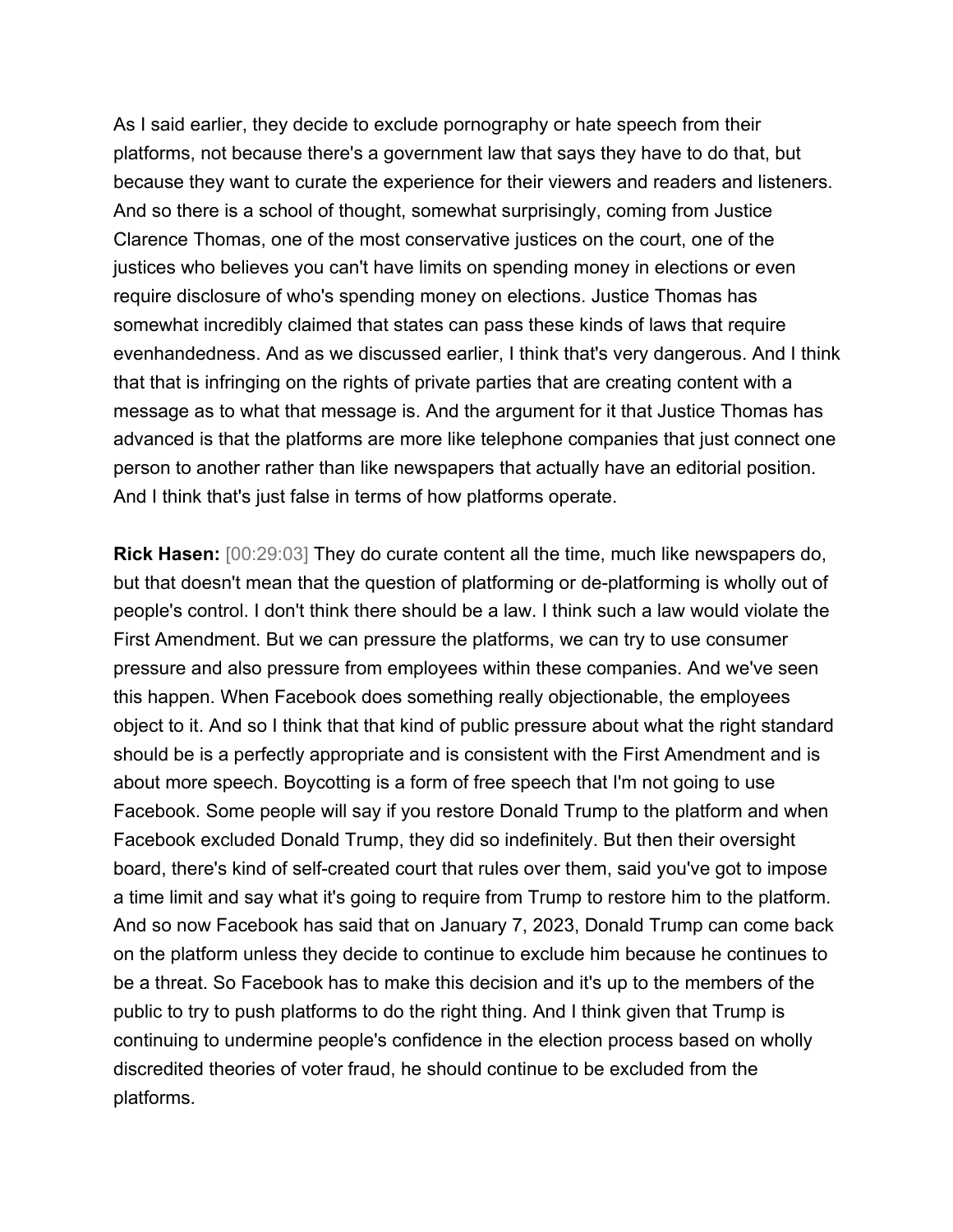**Mila Atmos:** [00:30:29] Right. Right. Well, public pressure works, which is what you note in the book and as you've just said, you advocate for. But on the other hand, there are people who really like this. For example, the people who watch Newsmax. They actually enjoy it. And there is a demand for fake news. So how does that complicate things for us?

**Rick Hasen:** [00:30:49] Right. So there's going to be segments of the population that is just not going to be interested in this message. They think anything that doesn't toe the party line of Donald Trump is fake news, right? So Donald Trump also would use the term fake news any time there was negative news about it. So how do you handle this part of the population? And I think one answer is that even if there's 20% of the population that can't be reached, we need to look at the center of the population. And so it's one thing to say that we can't reach everyone. That's true. But that doesn't mean we can't reach more people. And I think giving tools to people to be able to tell truth from fiction would be helpful. And let me give a specific example to make this more concrete. Today, there's no licensing requirement for journalists, and that's a good thing. We wouldn't want the government to be able to say, "you count as a journalist and you don't count as a journalist," right. So we don't generally require a license before you can practice journalism the way we do for practicing medicine or practicing law.

**Rick Hasen:** [00:31:53] But journalistic societies could come together and they could say, look, what we want to do is come up with a kind of a code of conduct for what counts as valid journalism. You abide by certain norms. For example, you say you've got to get to sources before you make a claim. You have to give a person you're writing about a chance to respond. You come up with this code of conduct and then you say, certain journalistic outfits follow this code of conduct and they get the seal of approval. And then you can use that seal of approval on social media platforms. So let's say there's a post coming from the Los Angeles Times and the Los Angeles Times abides by this set of criteria. There could be a little icon next to the Los Angeles Times that tells readers this is probably reliable information because they're following norms. If we have this journalistic seal of approval, more voters will be able to figure out what's true and what's not true, and that will help them to make better decisions consistent with their interests and their values.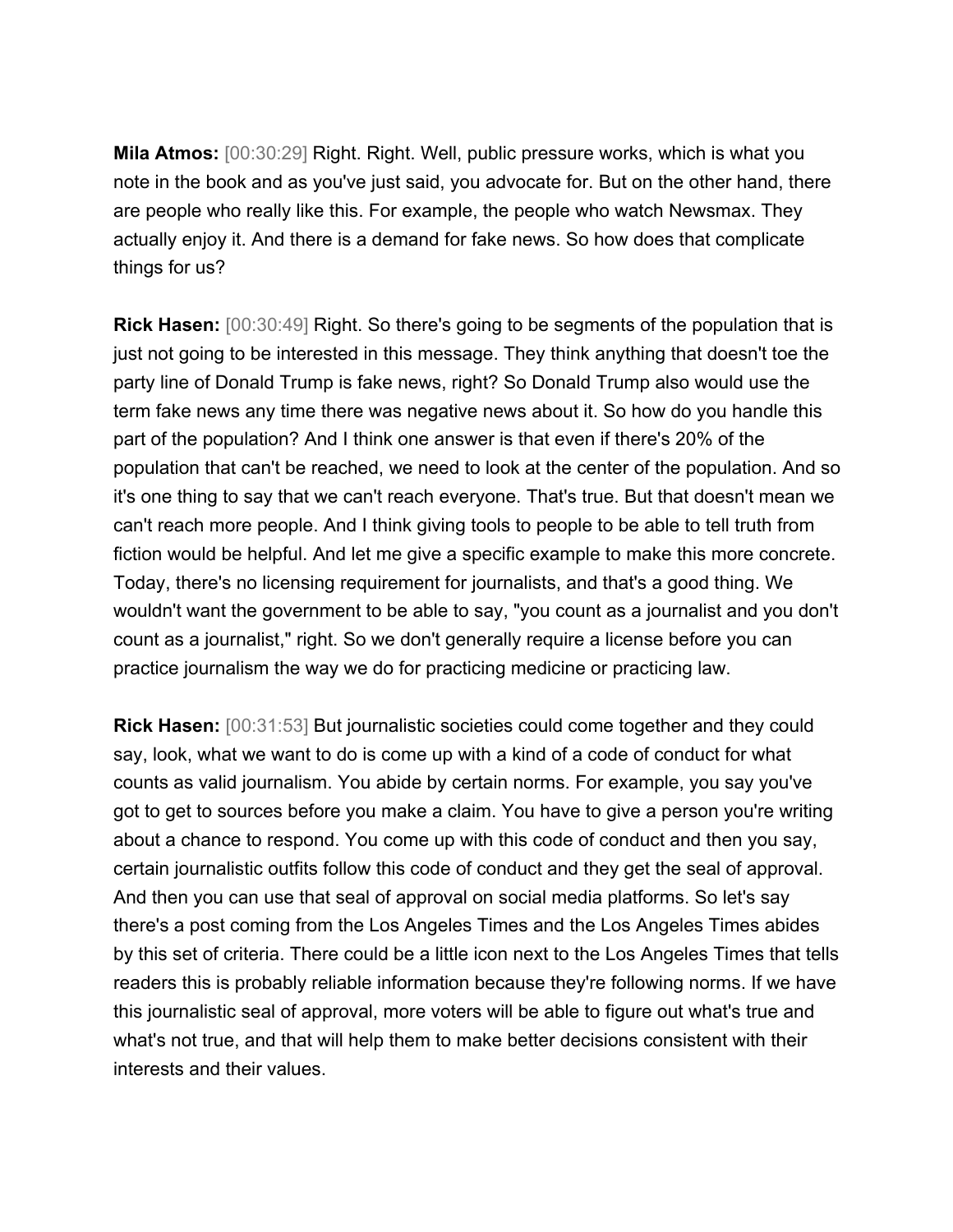**Mila Atmos:** [00:32:52] In a way, almost elevating speech, right? Like as opposed to cheapening it, you're making it have higher value. So that's a great idea. I love it.

**Rick Hasen:** [00:33:00] Then there are other things that can be done as well, such as the platforms voluntarily putting disclosure requirements on those who engage in political activity so that voters have the ability to separate truth from falsehood. But on top of all of those kinds of things, which are much more concrete, discreet things that can be done. I think we also need to think more broadly about digital literacy, about respect for the scientific process and the rule of law. Because I think for too long we've taken for granted that our democracy will just continue the way it has been and we'll muddle through and be able to run free and fair elections. But there's no guarantee about any of that. Unfortunately, we've seen other democratic countries engage in some democratic backsliding, think of places like Hungary. And so you think internationally about democracy. Look at reports, for example, from Freedom House. Authoritarianism is on the rise and there's no reason to think that the United States is immune from that phenomenon, despite our long history of having a Democratic politics here. And so we really have to think about how to strengthen intermediaries, how to strengthen respect for the rule of law. And people really need to understand that we can't take our form of government for granted. And it takes work to assure that we continue to have a system that is transparent enough that we can be confident that we're going to be continuing to run free and fair elections.

**Mila Atmos:** [00:34:28] So I'm kind of thinking of, that if you wanted to look for an encapsulation of cheap speech, some prime examples of the kind of content that we have been talking about here. Supreme Court Justice Clarence Thomas' wife Ginni's texts to White House Chief of Staff Mark Meadows contained a bumper crop of random YouTube links, truly untethered from reality or fact, but demanding urgent action. And I know you had to rewrite the book to some degree after January 6th, so what would you add to the manuscript if you had known all this stuff about Ginni Thomas?

**Rick Hasen:** [00:35:05] I think Ginni Thomas is a good example of how widespread these kinds of wacky conspiracy theories are. At one point, she wrote about how Biden's crime family would be held in barges off Gitmo. I mean, really off the wall stuff. And, you know, here is someone who is highly educated, who is the spouse of a Supreme Court justice, someone who you would not expect to be taken in by these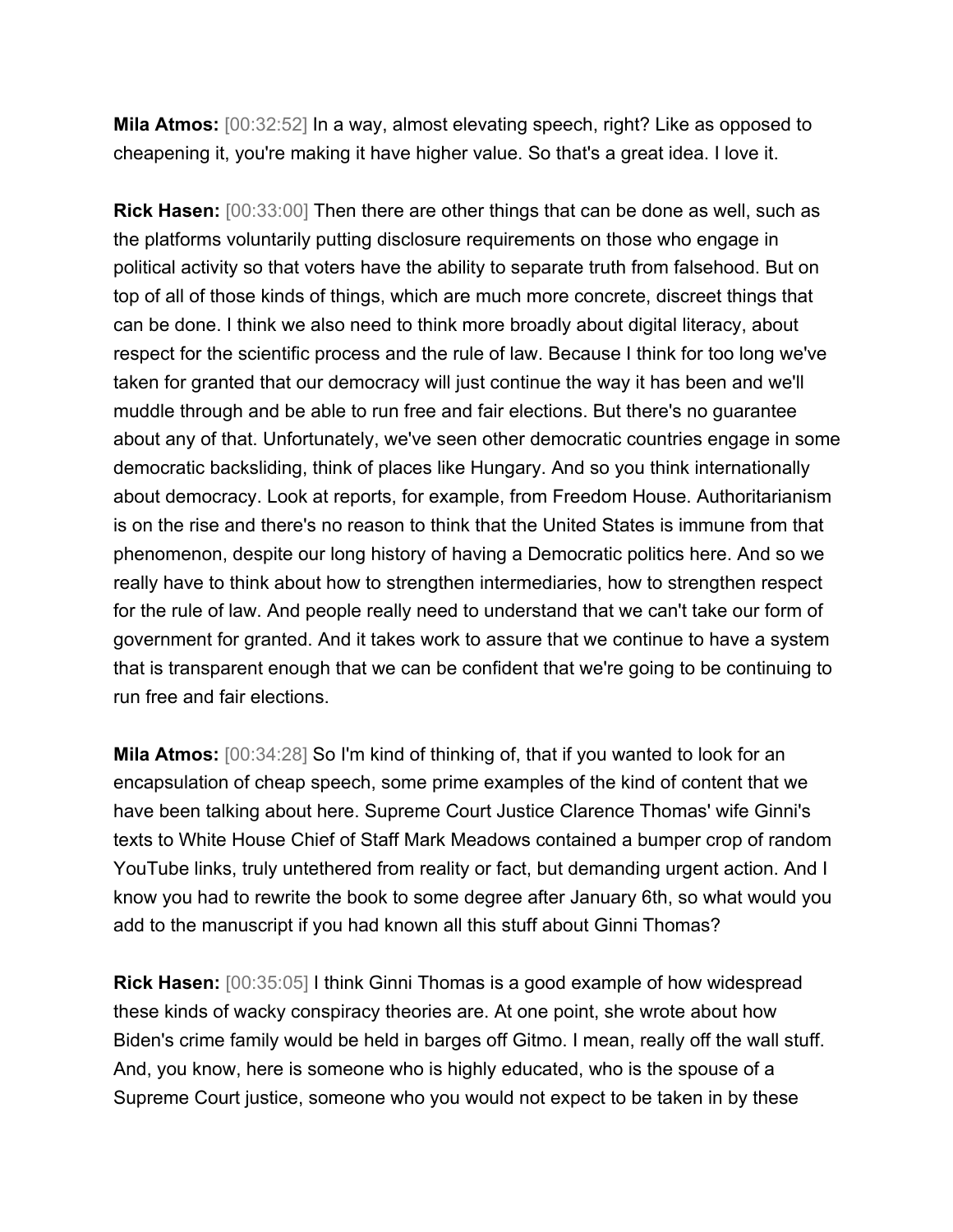kinds of conspiracy theories. So even putting aside the questions that a lot of people have been asking about whether Justice Thomas should be recused because of the actions of his wife on January 6th related cases and putting aside the kinds of questions about ethics, I think it just shows you that misinformation, disinformation about elections has spread so far as to reach even those people that we think would be immune from it. And there's some interesting social science research that I cite in the beginning of *Cheap Speech* about how it's not necessarily how educated you are or not in terms of being taken in by misinformation. It's much more about how partisan you are. And so if you believe really strongly in conservative or liberal values, you know you're at a polar end among people in terms of their positions. You are more likely to use motivated reasoning and start believing things that are not really believable because they conform with your ideas. And so it just shows you that, especially if you find yourself to be kind of a strong partisan, you should try to open up your mind to other information because some of the things that you think are true might well not be true.

**Mila Atmos:** [00:36:41] Right. Well, now that we're in this midterm election year and all of this disinformation is rampant, if Democrats get the shellacking that some have predicted, will there be a dangerous erosion of trust in elections on both sides of the aisle?

**Rick Hasen:** [00:36:56] I think it's certainly possible that we will see a further erosion, in part because some of the people who have embraced the false claim that the 2020 election was stolen will be running elections in 2024. And even if they run their elections completely fairly, I think you're going to see a lot of distrust on the left because why should someone believe an election official who embraces the false claims that the 2020 election was stolen? And I think we're going to see continued efforts on the part of both domestic and foreign actors to try to further undermine confidence in the democratic process. Think about Donald Trump and how he attacked all the kinds of intermediaries that help us to determine what's true. Right. The press. We've talked a lot about the press. The press is the enemy of the people, the FBI, the judiciary, the opposition party, his own party. Right. The big problem with cheap speech that I've been talking about is the erosion of confidence in reliable intermediaries. And the more that that happens, the more we're going to be in danger of lacking a common understanding about how the world works. And that's what's really dangerous.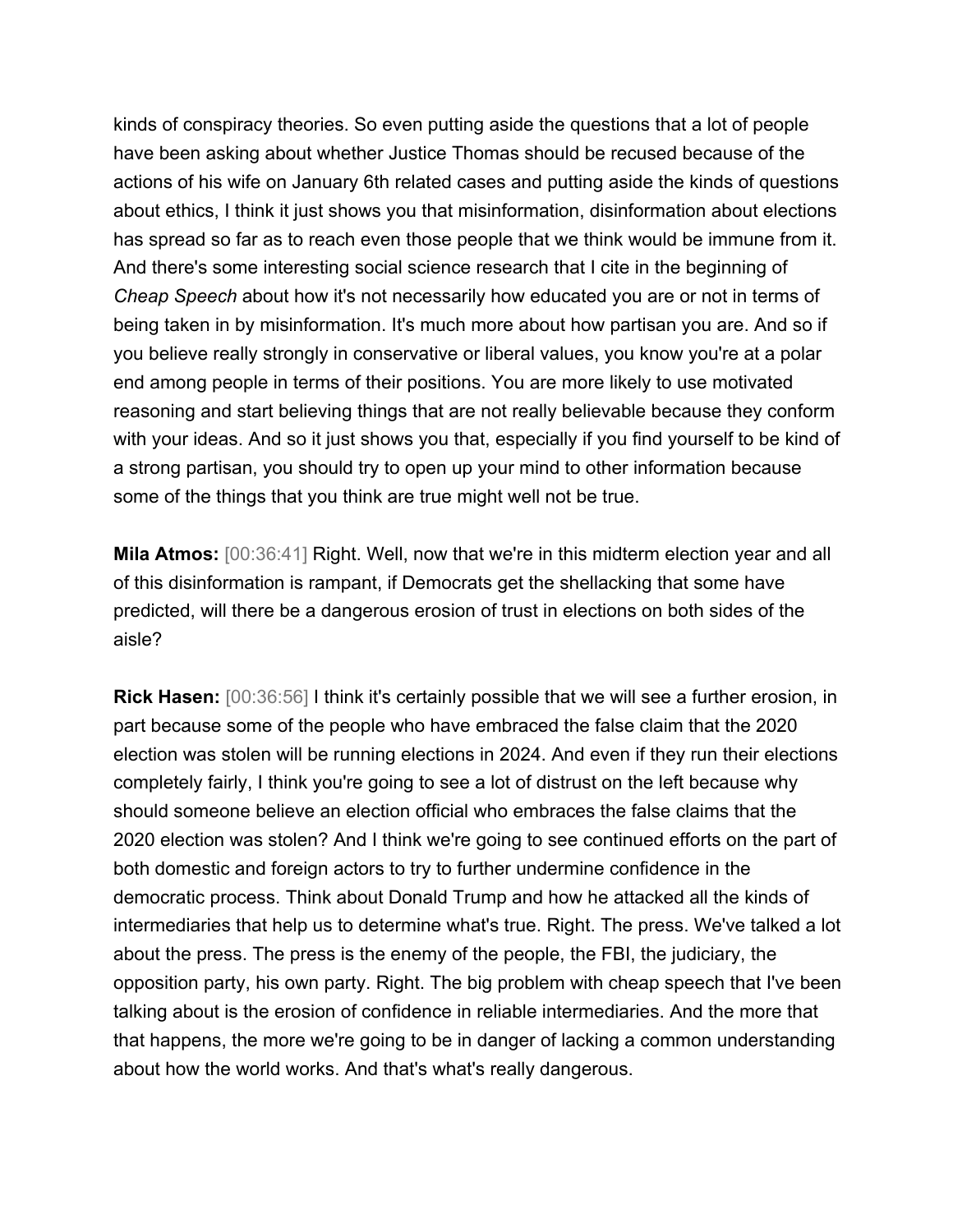**Rick Hasen:** [00:38:11] We can disagree about opinions. You and I can have different views about abortion or taxes or immigration, whatever the topic is. But we should start from an agreed set of facts, and there are some facts that are uncertain, but there are certain facts that are certain enough. Right. We know that COVID vaccines have been proven to be pretty safe. We know that horse dewormer is not something that you use to try to go and solve your COVID problem. Similarly, we know that the 2020 election was run in a mostly free and fair way. If we don't agree on these facts, then we're going to reach wildly different conclusions about what public policy should be. Although I don't want to return to the days of three TV stations, there is something about the idea that we could all tune into Walter Cronkite and accept what he says as true. Recently, CBS News announced that it was hiring Mick Mulvaney to be one of its commentator. Mick Mulvaney, someone who is seen to have lied repeatedly about what President Trump was doing. That is a far cry from Walter Cronkite.

**Mila Atmos:** [00:39:18] Yes, very far cry. That was very disconcerting news, to say the least, about Mick Mulvaney being hired by CBS News. So as an everyday person, what are two things I could be doing to help in this arena to, I don't know if you could say reduce the incidence of cheap speech, but in any case, to improve the information sphere.

**Rick Hasen:** [00:39:40] Sure. So one thing that every person can do is to think twice before sharing that story that seems too good to be true on social media. And, you know, this is not something that is just a problem of the right, although it has been more on the right than on the left. But think about something like the Donald Trump compromising tape. If you remember this whole incident that Trump was supposedly caught, this was in the Steele dossier, was supposedly caught in a hotel room with some prostitutes. There seems to be no basis for this story, and yet it's continued to be shared. And more prevalently, the idea that there actually was a conspiracy between Donald Trump and the Russian government to influence the 2016 election. What the Mueller report concluded was that Trump welcomed the help and that Russians tried to give the help. But it wasn't as though they were coordinating campaign strategy every day. And so if news seems too good to be true from your political side, maybe think twice and ask, "Is this from a reputable source? Has this been proven?" Before you go sharing more misinformation. I give one example in the book of a myth that's spread on the left about the head of the post office, DeJoy, who was a Trump supporter,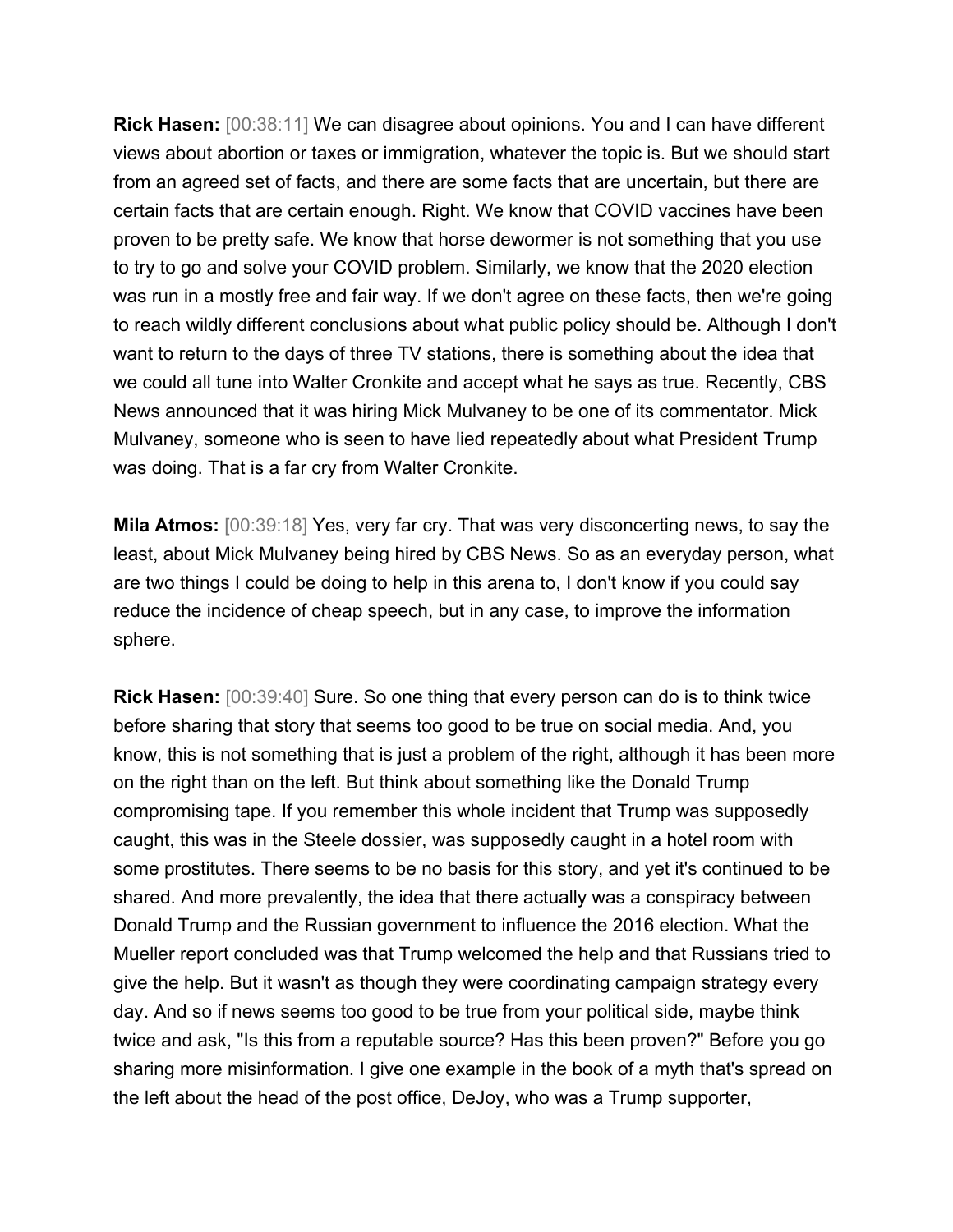deliberately trying to shut down delivery of vote by mail ballots. And there were pictures that were circulated on social media of mailboxes in a big pile.

**Rick Hasen:** [00:41:01] And the claim was, here's DeJoy undermining the election by removing mailboxes. Well, it turned out those mailboxes were old mailboxes that were taken out of service to be repainted and resurfaced so that they could be used again. But it's a story that seemed kind of too good to be true. And so people shared that. So one thing is don't share misinformation. Be careful about the sources you're using because we are all prone to bias towards our own positions. And then the other thing is about activism. We can help pressure the social media companies. You can write on Facebook that you will leave Facebook if they re-platform Donald Trump. Or if they don't re-platform, whatever your position is, you can make your views known. That is one of the benefits of cheap speech. We have a decentralized election system. You can demand that your local election administrators have transparent rules to make sure that votes are going to be fairly and accurately counted. There's a lot of room for activism today. Now, you know, it's easy to look at the current political system and be dejected, but now's not the time for complacency or for apathy. It's the time for action. And I hope that people will read my book and get to the end of the book and realize it's a time for action before it's too late to save American democracy.

**Mila Atmos:**  $[00:42:17]$  It is for sure a time of action. I agree wholeheartedly. So in closing, looking into the future, what makes you hopeful?

**Rick Hasen:** [00:42:25] So usually the question is what makes you optimistic? And I can't say I'm optimistic, but I do like your use of the word hopeful. I'm hopeful because I come across Americans every day who write to me or speak to me, who say I'm worried about our country. What can we do? Just kind of like the very question you were just asking me. People love the United States and love the democratic experiment. And I think that with the force and with enough organizing and with a lot of good luck, we can make it through this period. Because I do think that as we go into the future, young people are aware. They've grown up with social media, they're aware of the risks of cheap speech, and hopefully the next generation will be ready to take action to assure that voters can still make decisions that are consistent with their views and that are consistent with the truth and hopefully towards a greater and even better democracy going forward.